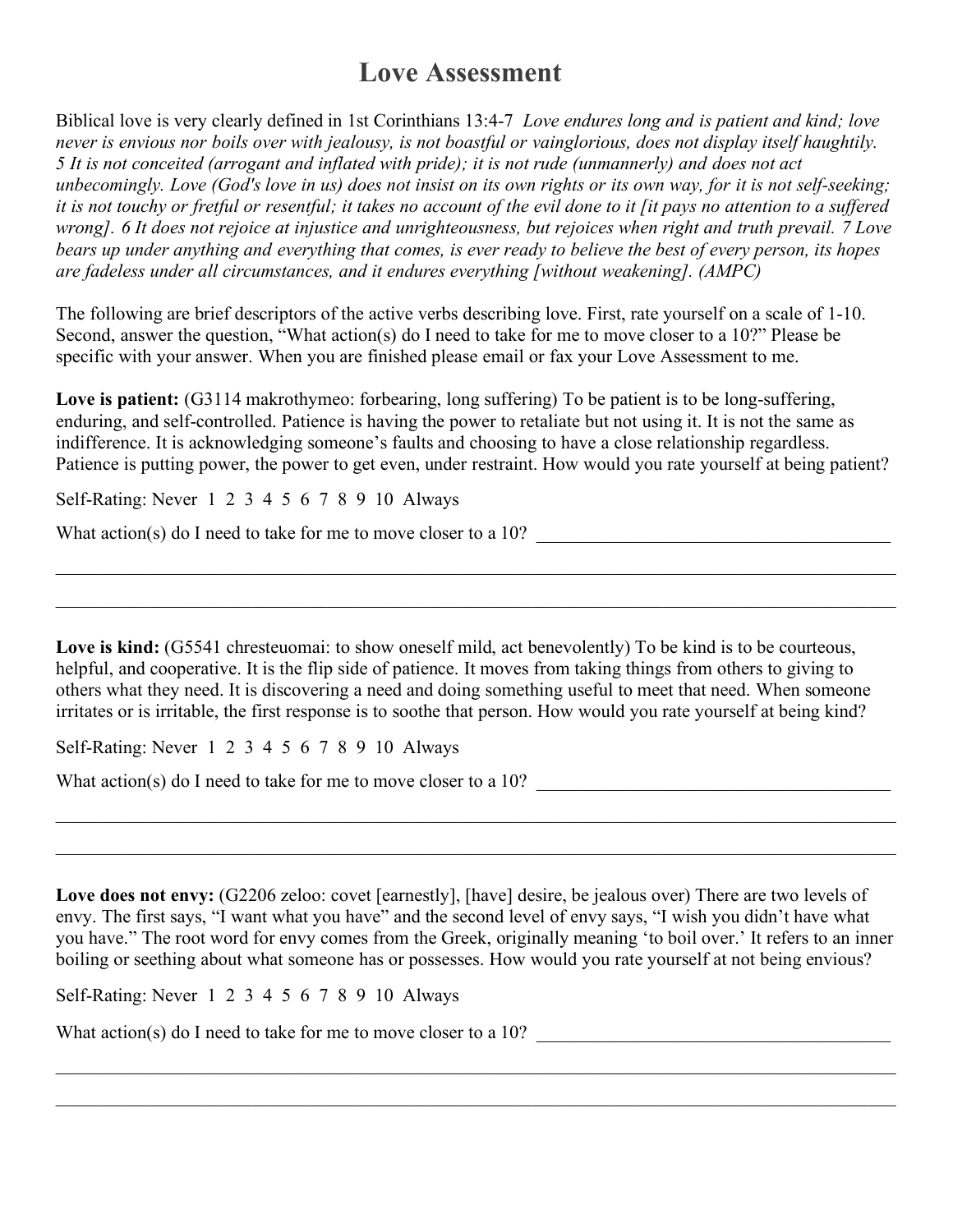Love does not boast: (G4068 perpereuomai: vain-glorious, braggart, rhetorical embellishments in extolling one's self excessively) Boasting is the flip side of envy. Envy is wanting something another person has and boasting is making another person want what you have. When you are walking in love you are not the one trying to make yourself look good. How would your rate yourself on not boasting?

Self-Rating: Never 1 2 3 4 5 6 7 8 9 10 Always

What action(s) do I need to take for me to move closer to a  $10$ ?

Love is not proud: (G5448 physioo: to be puffed, inflated, proud) Boasting comes from the mouth but pride/arrogance comes from an attitude of the heart. It is a sense of arrogance that displays being better or not needing another person. It is the attitude of self-sufficiency. It is saying I am better and/or what I have is better. How would you rate yourself on not being proud?

 $\_$  , and the contribution of the contribution of the contribution of the contribution of the contribution of  $\mathcal{L}_\text{max}$ 

 $\_$  , and the contribution of the contribution of the contribution of the contribution of the contribution of  $\mathcal{L}_\text{max}$ 

Self-Rating: Never 1 2 3 4 5 6 7 8 9 10 Always

What action(s) do I need to take for me to move closer to a 10?

Love is not rude: (G807 aschemoneo: to act unbecomingly) The word in the original Greek means to behave in an unbecoming manner. It refers to poor manners. It is saying 'I could care less what affects my actions have or how I feel about what you do, because I'll do what I want to do whether you like it or not.' It is undisciplined behavior. It is being boorish, obnoxious, and impolite. It is lacking ingrace. How would you rate yourself at not being rude?

 $\mathcal{L}_\mathcal{L} = \mathcal{L}_\mathcal{L} = \mathcal{L}_\mathcal{L} = \mathcal{L}_\mathcal{L} = \mathcal{L}_\mathcal{L} = \mathcal{L}_\mathcal{L} = \mathcal{L}_\mathcal{L} = \mathcal{L}_\mathcal{L} = \mathcal{L}_\mathcal{L} = \mathcal{L}_\mathcal{L} = \mathcal{L}_\mathcal{L} = \mathcal{L}_\mathcal{L} = \mathcal{L}_\mathcal{L} = \mathcal{L}_\mathcal{L} = \mathcal{L}_\mathcal{L} = \mathcal{L}_\mathcal{L} = \mathcal{L}_\mathcal{L}$ 

 $\mathcal{L}_\mathcal{L} = \mathcal{L}_\mathcal{L} = \mathcal{L}_\mathcal{L} = \mathcal{L}_\mathcal{L} = \mathcal{L}_\mathcal{L} = \mathcal{L}_\mathcal{L} = \mathcal{L}_\mathcal{L} = \mathcal{L}_\mathcal{L} = \mathcal{L}_\mathcal{L} = \mathcal{L}_\mathcal{L} = \mathcal{L}_\mathcal{L} = \mathcal{L}_\mathcal{L} = \mathcal{L}_\mathcal{L} = \mathcal{L}_\mathcal{L} = \mathcal{L}_\mathcal{L} = \mathcal{L}_\mathcal{L} = \mathcal{L}_\mathcal{L}$ 

 $\_$  , and the contribution of the contribution of the contribution of the contribution of the contribution of  $\mathcal{L}_\text{max}$ 

 $\_$  , and the contribution of the contribution of the contribution of the contribution of the contribution of  $\mathcal{L}_\text{max}$ 

Self-Rating: Never 1 2 3 4 5 6 7 8 9 10 Always

What action(s) do I need to take for me to move closer to a  $10$ ?

Love is not selfish: (G2212 zeteo: to seek,  $+$  G1438 heautou: [her-him] self, itself) Selfishness is being interested only in your own thoughts, desires, and accomplishments. It is about using others for selfgratification. Seeking what is good for someone else is far removed as a way of living life. It is about only looking out for self. How would you rate yourself on not being selfish?

Self-Rating: Never 1 2 3 4 5 6 7 8 9 10 Always

What action(s) do I need to take for me to move closer to a 10?

**Love isn't easily angered:** (G3947 paroxyno: provoke, rouse to anger, to exasperate) Anger can actually be a result of selfishness for it can come from not getting what you feel you deserve or that someone took something that you feel you deserve. It comes from a sense that you matter most. It is a reckless, generalized, uncaring expression of an unmet personal need. How would you rate yourself on not being angry?

 $\mathcal{L}_\mathcal{L} = \mathcal{L}_\mathcal{L} = \mathcal{L}_\mathcal{L} = \mathcal{L}_\mathcal{L} = \mathcal{L}_\mathcal{L} = \mathcal{L}_\mathcal{L} = \mathcal{L}_\mathcal{L} = \mathcal{L}_\mathcal{L} = \mathcal{L}_\mathcal{L} = \mathcal{L}_\mathcal{L} = \mathcal{L}_\mathcal{L} = \mathcal{L}_\mathcal{L} = \mathcal{L}_\mathcal{L} = \mathcal{L}_\mathcal{L} = \mathcal{L}_\mathcal{L} = \mathcal{L}_\mathcal{L} = \mathcal{L}_\mathcal{L}$ 

 $\mathcal{L}_\mathcal{L} = \mathcal{L}_\mathcal{L} = \mathcal{L}_\mathcal{L} = \mathcal{L}_\mathcal{L} = \mathcal{L}_\mathcal{L} = \mathcal{L}_\mathcal{L} = \mathcal{L}_\mathcal{L} = \mathcal{L}_\mathcal{L} = \mathcal{L}_\mathcal{L} = \mathcal{L}_\mathcal{L} = \mathcal{L}_\mathcal{L} = \mathcal{L}_\mathcal{L} = \mathcal{L}_\mathcal{L} = \mathcal{L}_\mathcal{L} = \mathcal{L}_\mathcal{L} = \mathcal{L}_\mathcal{L} = \mathcal{L}_\mathcal{L}$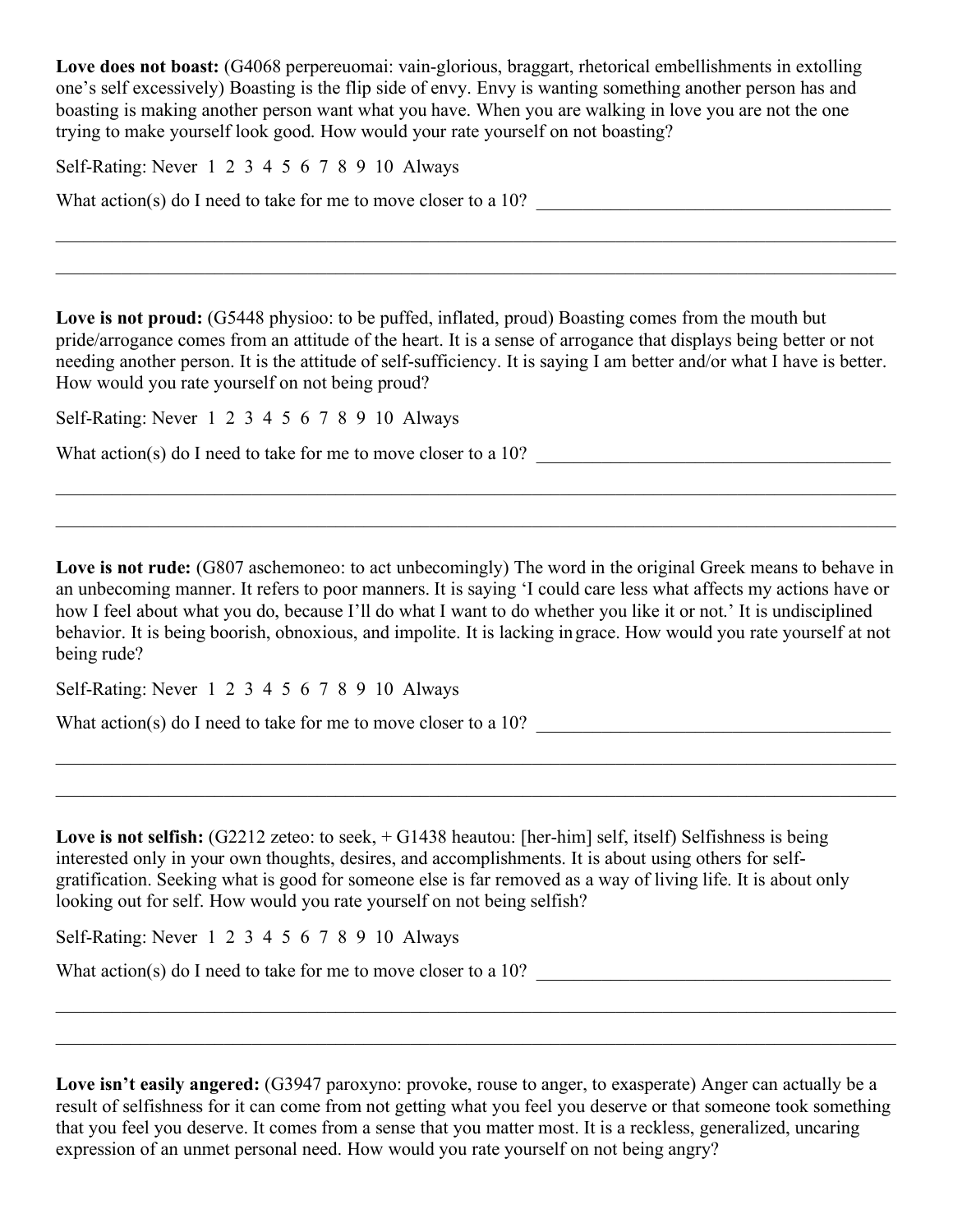| Self-Rating: Never 1 2 3 4 5 6 7 8 9 10 Always |  |  |  |  |  |  |  |  |  |  |  |
|------------------------------------------------|--|--|--|--|--|--|--|--|--|--|--|
|------------------------------------------------|--|--|--|--|--|--|--|--|--|--|--|

What action(s) do I need to take for me to move closer to a  $10$ ?

Love keeps no record of wrong: (G3049 logizomai: to take an inventory, to reckon, to count compute, calculate) A bookkeeping ledger is the idea that is being used here. It is having an accounting that is accessible to be used at any time so that you don't forget. It is keeping a tally of all wrong doings so that they can be used when needed either to attack or defend. It is far removed from forgiving and forgetting. It resentful, putting an emphasis on the past rather than the present or the future. How would you rate yourself on not keeping track of wrong?

 $\_$  , and the contribution of the contribution of the contribution of the contribution of the contribution of  $\mathcal{L}_\text{max}$ 

 $\_$  , and the contribution of the contribution of the contribution of the contribution of the contribution of  $\mathcal{L}_\text{max}$ 

Self-Rating: Never 1 2 3 4 5 6 7 8 9 10 Always

What action(s) do I need to take for me to move closer to a  $10$ ?

**Love does not delight in evil:** (G2556 kakos: base, wrong, wicked, all kinds of evil) this concerns bragging or gloating in sin or wrong doing. It's making a conscious effort to make a memory of an evil that has been done. It is remembering with approval, things that were done to self or another that could harm. Offending another is of no concern as long as it feels good or brings retribution. It does not encourage other people. It passes on a transgression. How would you rate yourself on not delighting in evil?

 $\_$  , and the contribution of the contribution of the contribution of the contribution of the contribution of  $\mathcal{L}_\text{max}$ 

 $\_$  , and the contribution of the contribution of the contribution of the contribution of the contribution of  $\mathcal{L}_\text{max}$ 

Self-Rating: Never 1 2 3 4 5 6 7 8 9 10 Always

What action(s) do I need to take for me to move closer to a 10?

Love rejoices in the truth: (G225 aletheia: what is true in any matter under consideration) This carries the idea of celebrating what is good and right as it is taught and lived. It is eulogizing what is righteous. It is talking about the good in someone. it is appreciation. It is thinking on what is noble, what is right, what is lovely, and what is admirable. It is thinking and talking honestly about what is accurate. How would you rate yourself on rejoicing in truth?

 $\mathcal{L}_\mathcal{L} = \mathcal{L}_\mathcal{L} = \mathcal{L}_\mathcal{L} = \mathcal{L}_\mathcal{L} = \mathcal{L}_\mathcal{L} = \mathcal{L}_\mathcal{L} = \mathcal{L}_\mathcal{L} = \mathcal{L}_\mathcal{L} = \mathcal{L}_\mathcal{L} = \mathcal{L}_\mathcal{L} = \mathcal{L}_\mathcal{L} = \mathcal{L}_\mathcal{L} = \mathcal{L}_\mathcal{L} = \mathcal{L}_\mathcal{L} = \mathcal{L}_\mathcal{L} = \mathcal{L}_\mathcal{L} = \mathcal{L}_\mathcal{L}$ 

 $\_$  , and the contribution of the contribution of the contribution of the contribution of the contribution of  $\mathcal{L}_\text{max}$ 

Self-Rating: Never 1 2 3 4 5 6 7 8 9 10 Always

What action(s) do I need to take for me to move closer to a  $10$ ?

Love always protects: (G4722 stego: to protect or keep by covering, to preserve) A safe person in a relationship is one who provides defense for the other person physically, intellectually and emotionally. Healthy relationships always have appropriate boundaries that allow security for each individual. These boundaries are respected and as a result, the relationship is a shelter from life's difficulties. Love out of honest regard, respect and concern for the value of another person will do everything it can to cover and suppress the sin of that person. Love does not exploit. How would you rate yourself on being a safe person that protects?

 $\_$  , and the contribution of the contribution of the contribution of the contribution of the contribution of  $\mathcal{L}_\text{max}$ 

 $\_$  , and the contribution of the contribution of the contribution of the contribution of the contribution of  $\mathcal{L}_\text{max}$